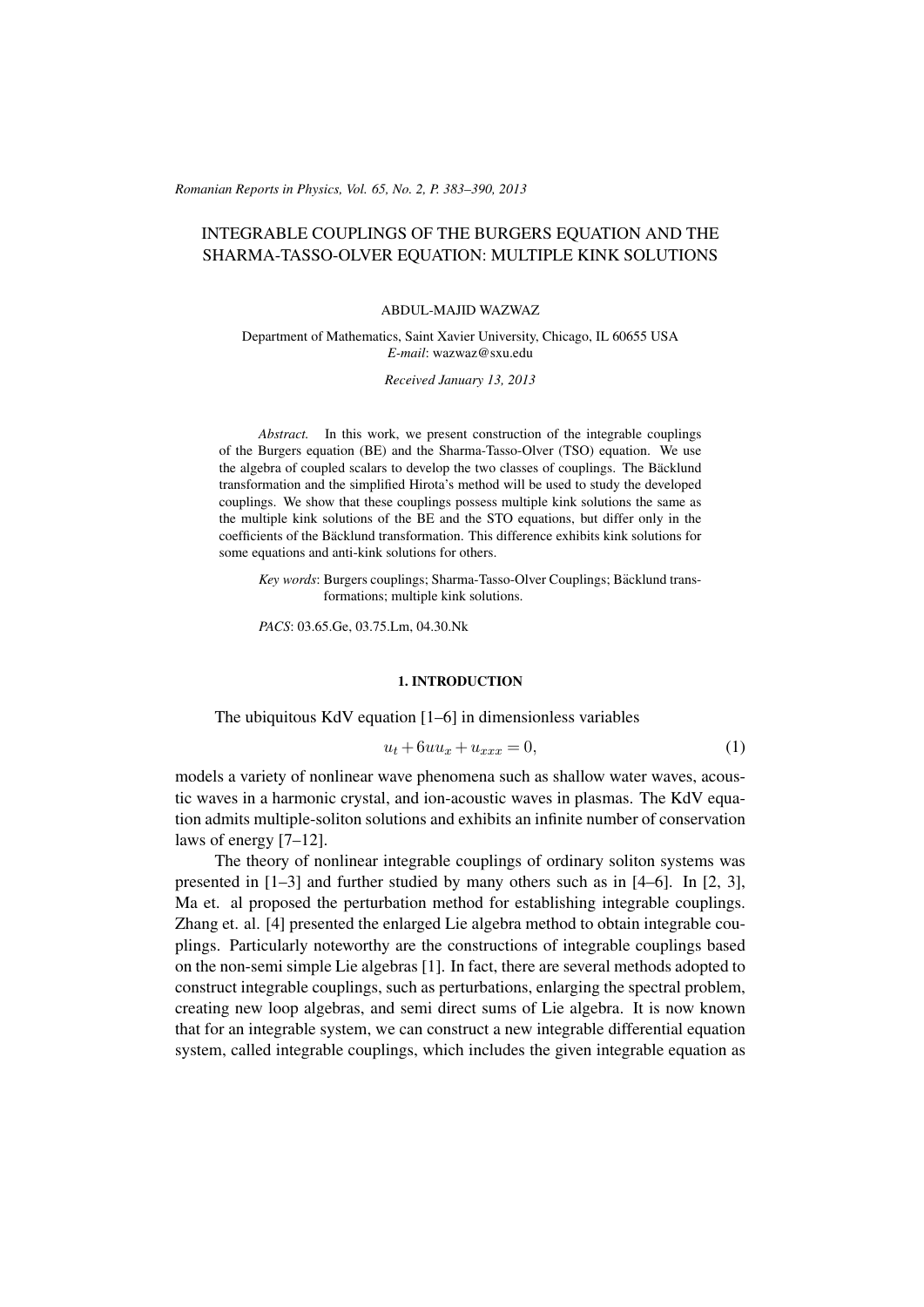a sub-system.

In [1], a very natural triangular nonlinear couplings of integrable systems were developed. The construction in [1] was made on the level of evolution equations by a modification of the algebra of dynamical fields. The n-coupled KdV (nc-KdV) was given in the form

$$
(u_1)_t + (u_1)_{xxx} + 6u_1(u_1)_x = 0,
$$
  
\n
$$
(u_2)_t + (u_2)_{xxx} + 6u_2(u_2)_x + 6(u_1u_2)_x = 0,
$$
  
\n
$$
(u_3)_t + (u_3)_{xxx} + 6u_3(u_3)_x + 6(u_1u_3)_x + 6(u_2u_3)_x = 0,
$$
  
\n
$$
\vdots
$$
  
\n
$$
(u_n)_t + (u_n)_{xxx} + 6u_n(u_n)_x + 6\sum_{k=1}^{n-1} (u_ku_n)_x = 0.
$$
\n(2)

The algebra of coupled scalars was introduced in [1] and was shown to be unital, commutative and associative. The integrability of the couplings (2) was examined in [1].

The viscous Burgers equation reads

$$
u_t + uu_x + \nu u_{xx} = 0,\t\t(3)
$$

where  $\nu > 0$  is the constant of viscosity. This is the simplest partial differential equation combining both nonlinear propagation effects  $uu_x$  and dispersive effects  $u_{xx}$ . Eq. (3) is the lowest order approximation for the one-dimensional propagation of weak shock waves in a fluid [12]. Burgers equation occurs in various areas of applied mathematics, such as modelling of gas dynamics and traffic flow.

The Sharma-Tasso-Olver (STO) equation reads

$$
u_t + \alpha(u^3)_{xxx} + \frac{3}{2}\alpha(u^2)_{xx} + \alpha u_{xxx} = 0.
$$
 (4)

The STO equation appears in many scientific applications. It appears as an evolution equation that possesses an infinitely many symmetries. It has been shown that this equation possesses the bi-Hamiltonian formulation. Both the BE and the STO equations are integrable and give rise to multiple kink solutions and an infinite number of conserved laws.

Many reliable methods are used in the solitary waves theory to investigate solitons, and in particular multiple soliton solutions of completely integrable equations. The algebraic-geometric method, the inverse scattering method, the Bäcklund transformation method, the Darboux transformation method, the Hirota bilinear method, and other methods are used to make progress and new developments in this filed. In this work we aim to apply the Bäcklund transformations and the simplified Hirota's method [7–18] for a reliable study.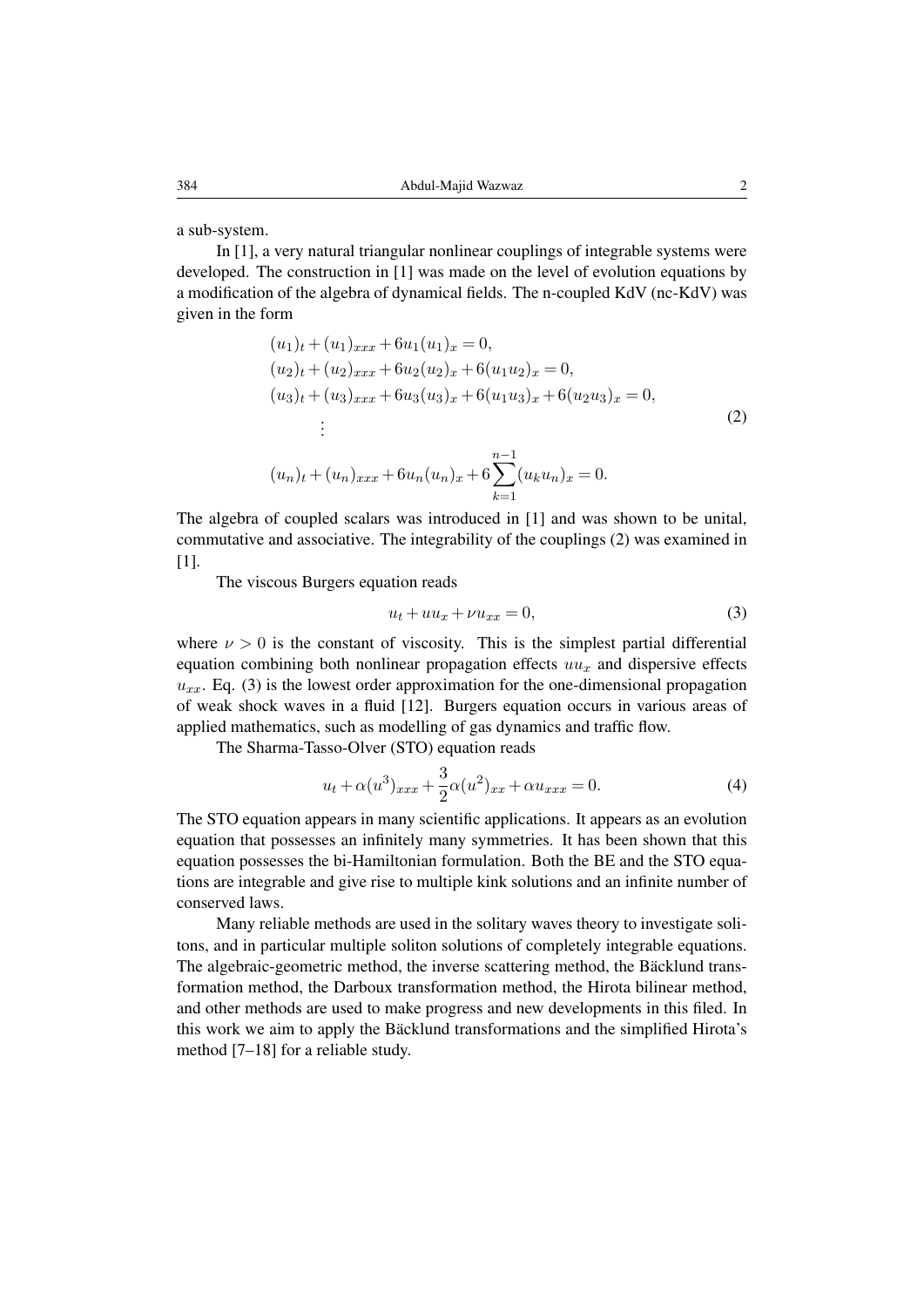Our aim from this work is two fold. The first goal is to employ the newly developed algebra of coupled scalars [1] to construct nonlinear integrable couplings for the Burgers equation and for the Sharma-Tasso-Olver equation. We aim second to study these couplings and show that each equation possesses multiple kink solutions the same as the BE and the STO equations, but differ only in the Bäcklund transformations. This difference exhibits kink solutions for some equations and anti-kink solutions for others. This conclusion holds for both sets of couplings.

## 2. COUPLINGS OF THE BURGERS EQUATION: MULTIPLE KINK SOLUTIONS

In a like manner to the approach introduced in [1], where the algebra of coupled scalars was developed, we set a one field soliton system

$$
u_t = K[u] \equiv K[u, u_x, u_{xx}, u_{xxx}, \cdots], \tag{5}
$$

that can be extended to the system of coupled PDEs of the form [1]

$$
\mathbf{u}_t = K[\mathbf{u}] \equiv K[\mathbf{u}, \mathbf{u}_x, \mathbf{u}_{xx}, \cdots],\tag{6}
$$

where

$$
\mathbf{u} = \begin{pmatrix} u_1 \\ u_2 \\ \vdots \\ u_n \end{pmatrix} . \tag{7}
$$

Accordingly, the system (6) takes the form [1]

$$
(u_1)_t = K[u_1],
$$
  
\n
$$
(u_k)_t = K\left[\sum_{i=1}^k u_i\right] - K\left[\sum_{i=1}^{k-1} u_i\right], k = 2, 3, \dots n.
$$
\n(8)

Using (3), we can set

$$
\mathbf{u}_t = -\mathbf{u}\mathbf{u}_x - \nu \mathbf{u}_{xx}.\tag{9}
$$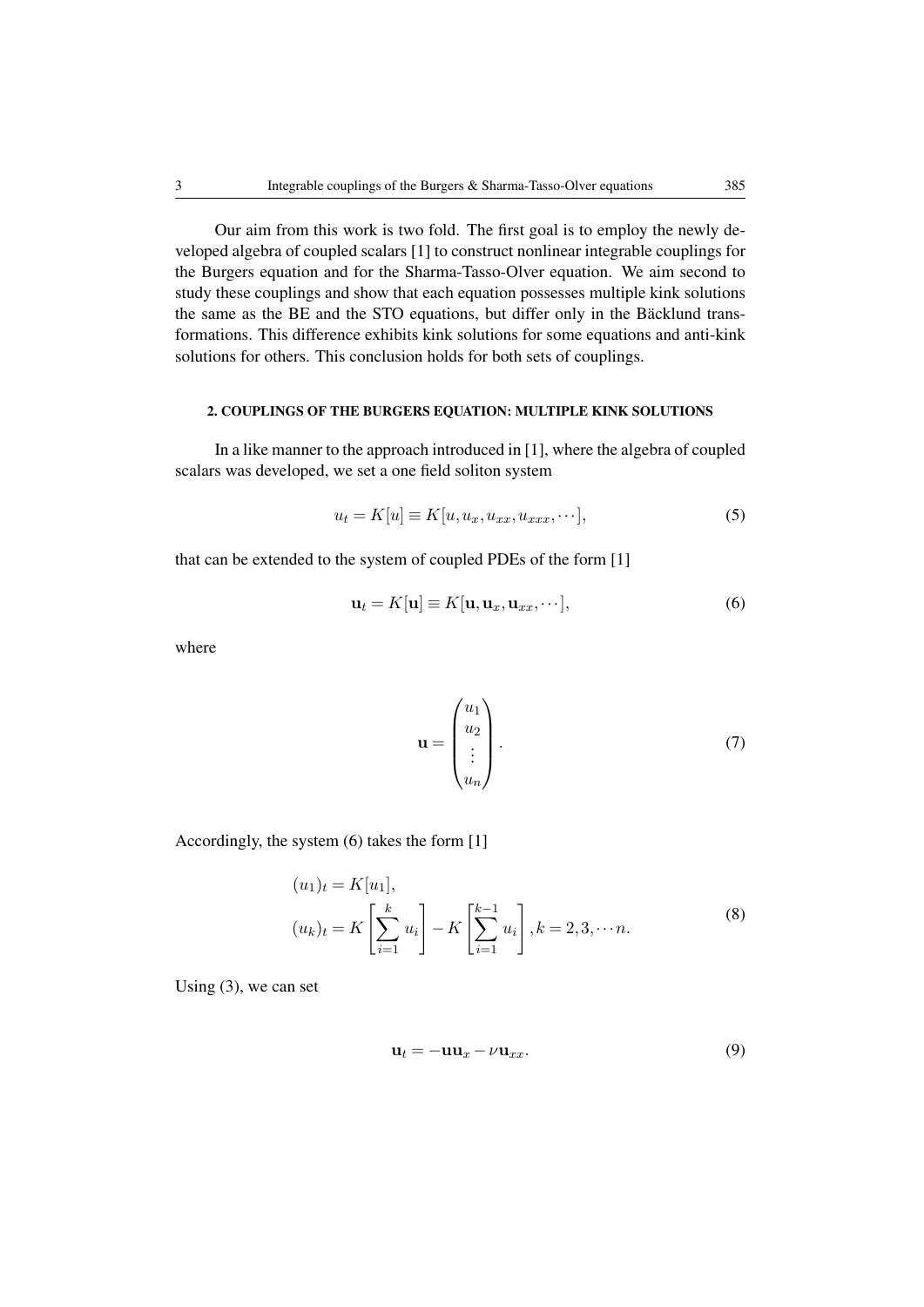Inserting (9) into (8), we develop the n-coupled Burgers equation (nc-BE), given in the form

$$
(u_1)_t = -\nu(u_1)_{xx} - u_1(u_1)_x,
$$
  
\n
$$
(u_2)_t = -\nu(u_2)_{xx} - u_2(u_2)_x - (u_1u_2)_x,
$$
  
\n
$$
(u_3)_t = -\nu(u_3)_{xx} - u_3(u_3)_x - ((u_1 + u_2)u_3)_x,
$$
  
\n
$$
(u_4)_t = -\nu(u_4)_{xx} - u_4(u_4)_x - ((u_1 + u_2 + u_3)u_4)_x,
$$
  
\n
$$
\vdots
$$
  
\n
$$
(u_n)_t = -\nu(u_n)_{xx} - u_n(u_n)_x - \left[ \left( \sum_{k=1}^{n-1} u_k \right) u_n \right]_x, n \ge 2.
$$
\n(10)

#### 2.1. MULTIPLE KINK SOLUTIONS

Substituting

$$
u_i(x,t) = e^{k_i x - \omega_i t}, 1 \le i \le n,
$$
\n<sup>(11)</sup>

into the linear terms of each equation in (10) gives the dispersion relation by

$$
\omega_i = \nu k_i^2,\tag{12}
$$

and as a result we obtain the following phase variables

$$
\theta_i = k_i x - \nu k_i^2 t. \tag{13}
$$

The multiple kink solutions of the couplings (10) are assumed to be

$$
u_i(x,t) = R_i \ln(f(x,t))_x,\tag{14}
$$

where the auxiliary function  $f(x, t)$  for the single kink solution is given by

$$
f(x,t) = 1 + e^{k_1 x - \nu k_1^2 t}.
$$
 (15)

Substituting (14) into (10) and solving for  $R_i$  we obtain

$$
R_i = (-1)^{i+1} 2\nu, 1 \le i \le n. \tag{16}
$$

Combining the obtained results gives the following set of single soliton solutions

$$
u_i(x,t) = (-1)^{i+1} \frac{2\nu k_1 e^{k_1 x - \nu k_1^2 t}}{1 + e^{k_1 x - \nu k_1^2 t}}, 1 \le i \le n.
$$
 (17)

In other words we obtain kink solutions for  $i$  odd, and anti-kink solutions with the same amplitude for *i* even.

For the two kink solutions we set the auxiliary function by

$$
f(x,t) = 1 + e^{k_1 x - \nu k_1^2 t} + e^{k_2 x - \nu k_2^2 t}.
$$
 (18)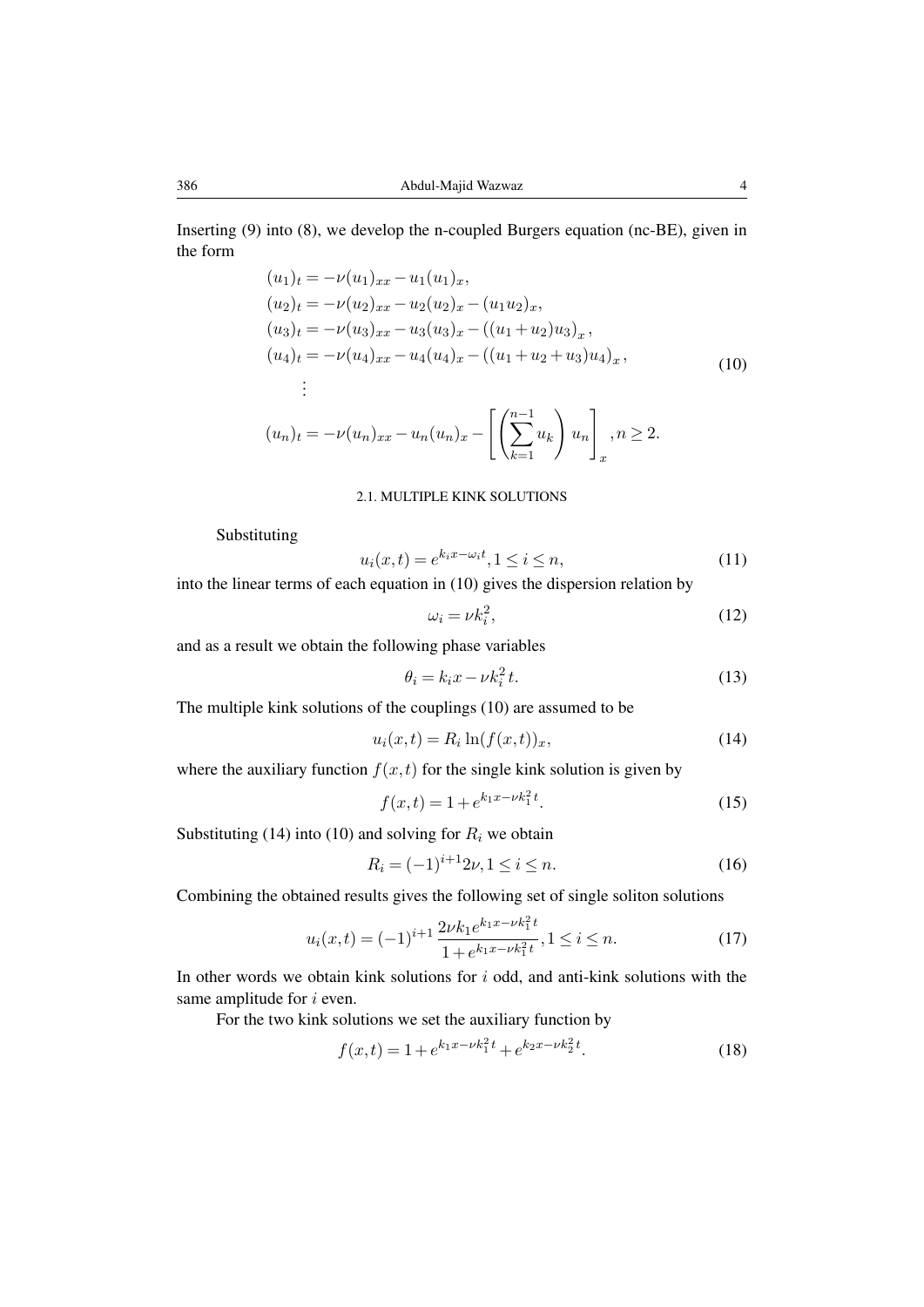Substituting (18) into (14) we obtain a set of kink solutions and another set of antikink solutions with the same amplitude, given by

$$
u_i(x,t) = (-1)^{i+1} \frac{2\nu (k_1 e^{k_1 x - \nu k_1^2 t} + k_2 e^{k_2 x - \nu k_2^2 t})}{1 + e^{k_1 x - \nu k_1^2 t} + e^{k_2 x - \nu k_2^2 t}}, 1 \le i \le n.
$$
 (19)

For the three kink solutions, we set

$$
f(x,t) = 1 + e^{k_1 x - \nu k_1^2 t} + e^{k_2 x - \nu k_2^2 t} + e^{k_3 x - \nu k_3^2 t}.
$$
 (20)

Proceeding as before, we find the following sets of three kink solutions and three anti-kink solutions, with the same amplitude, given by

$$
u_i(x,t) = (-1)^{i+1} \frac{2\nu (k_1 e^{k_1 x - \nu k_1^2 t} + k_2 e^{k_2 x - \nu k_2^2 t} + k_3 e^{k_3 x - \nu k_3^2 t})}{1 + e^{k_1 x - \nu k_1^2 t} + e^{k_2 x - \nu k_2^2 t} + e^{k_3 x - \nu k_3^2 t}}, 1 \le i \le n. \tag{21}
$$

Generally, we can set the following generalized kink and anti-kink solutions, for  $i \geq 1$ ,

$$
u_i(x,t) = (-1)^{i+1} \frac{2\nu \sum_{r=1}^i k_r e^{k_r x - \nu k_r^2 t}}{1 + \sum_{r=1}^i e^{k_r x - \nu k_r^2 t}}, 1 \le i \le n.
$$
 (22)

## 3. COUPLINGS OF THE SHARMA-TASSO-OLVER EQUATION: MULTIPLE KINK **SOLUTIONS**

Using the algebra of coupled scalars leads to a one field soliton system

$$
u_t = K[u] \equiv K[u, u_x, u_{xx}, u_{xxx}, \cdots], \tag{23}
$$

that can be extended to the system of coupled PDEs of the form [1]

$$
\mathbf{u}_t = K[\mathbf{u}] \equiv K[\mathbf{u}, \mathbf{u}_x, \mathbf{u}_{xx}, \cdots], \tag{24}
$$

where

$$
\mathbf{u} = \begin{pmatrix} u_1 \\ u_2 \\ \vdots \\ u_n \end{pmatrix} . \tag{25}
$$

Accordingly, the system (24) takes the form [1]

$$
(u_1)_t = K[u_1],
$$
  
\n
$$
(u_k)_t = K\left[\sum_{i=1}^k u_i\right] - K\left[\sum_{i=1}^{k-1} u_i\right], k = 2, 3, \dots n.
$$
\n(26)

Using (4), we can set

$$
\mathbf{u}_t = -\alpha(\mathbf{u}^3)_x - \frac{3}{2}\alpha(\mathbf{u}^2)_{xx} - \alpha(\mathbf{u}^3)_{xxx}.
$$
 (27)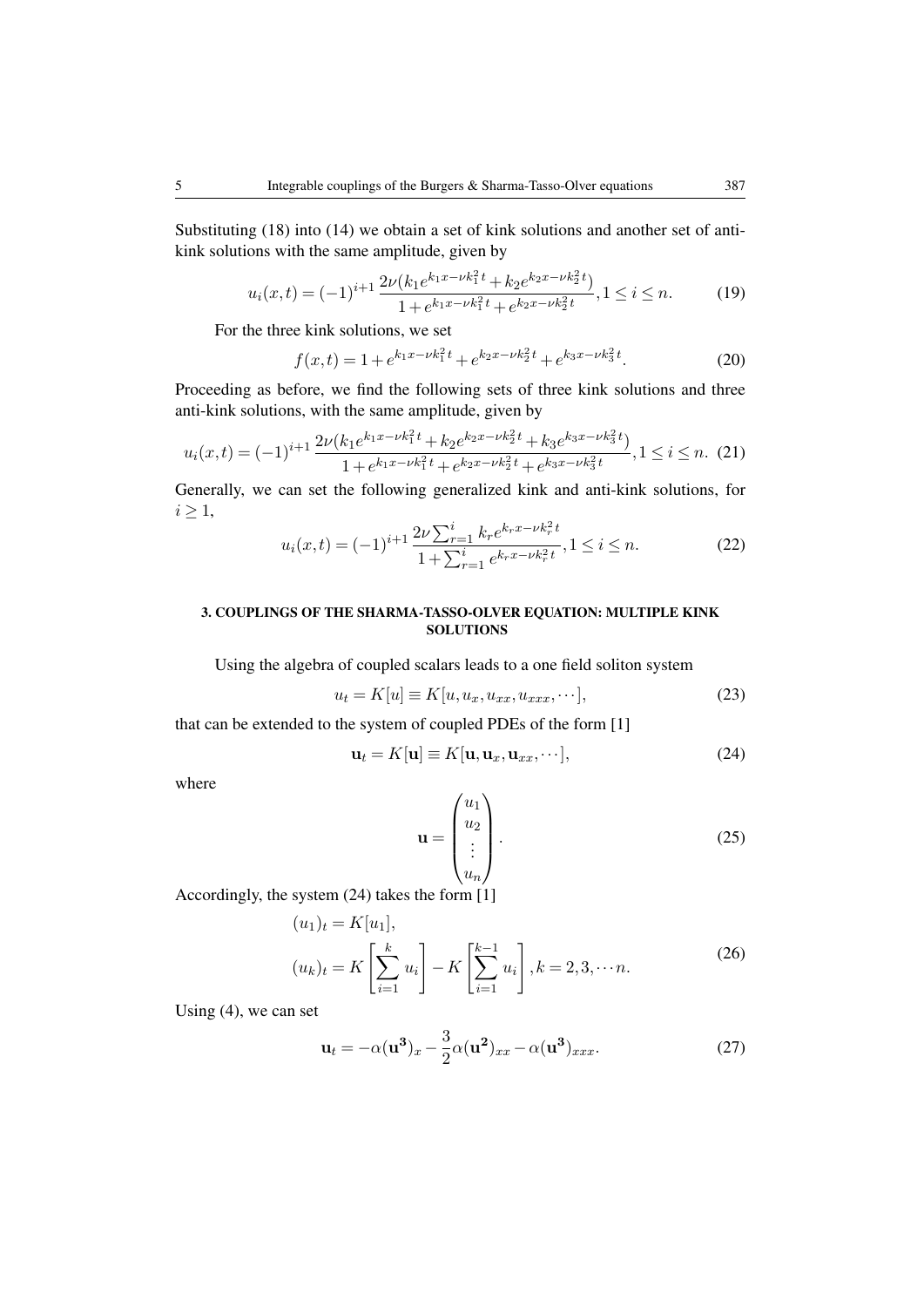Inserting (27) into (26), we establish the n-coupled Sharma-Tasso-Olver equation (nc-STO), given in the system

$$
(u_1)_t = -\alpha(u_1^3)_x - \alpha(u_1)_{xxx} - \frac{3}{2}\alpha(u_1^2)_{xx},
$$
  
\n
$$
(u_2)_t = -\alpha(u_2^3)_x - \alpha(u_2)_{xxx} - 3\alpha(u_1^2u_2 + u_1u_2^2)_x - \frac{3}{2}\alpha(u_2^2 + 2u_1u_2)_{xx},
$$
  
\n
$$
(u_3)_t = -\alpha(u_3^3)_x - \alpha(u_3)_{xxx} - 3\alpha((u_1 + u_2)^2u_3 + (u_1 + u_2)u_3^2)_x
$$
  
\n
$$
- \frac{3}{2}\alpha(u_3^2 + 2(u_1 + u_2)u_3)_{xx},
$$
  
\n
$$
(u_4)_t = -\alpha(u_4^3)_x - \alpha(u_4)_{xxx} - 3\alpha((u_1 + u_2 + u_3)^2u_4 + (u_1 + u_2 + u_3)u_4^2)_x
$$
  
\n
$$
- \frac{3}{2}\alpha(u_4^2 + 2(u_1 + u_2 + u_3)u_4)_{xx},
$$
  
\n
$$
\vdots
$$
\n(28)

$$
(u_n)_t = -\alpha (u_n^3)_x - \alpha (u_n)_{xxx} - 3\alpha \left[ \left( \sum_{i=1}^{n-1} u_i \right)^2 u_n + \left( \sum_{i=1}^{n-1} u_i \right) u_n^2 \right]_x
$$

$$
- \frac{3}{2} \alpha \left[ u_n^2 + 2 \left( \sum_{i=1}^{n-1} u_i \right) u_n \right]_{xx}, \ n \ge 2.
$$

### 3.1. MULTIPLE KINK SOLUTIONS

Substituting

$$
u_i(x,t) = e^{k_i x - \omega_i t}, 1 \le i \le n,
$$
\n<sup>(29)</sup>

into the linear terms of each equation in (28) gives the dispersion relation by

$$
\omega_i = \alpha k_i^3,\tag{30}
$$

and hence the following phase variables are defined by

$$
\theta_i = k_i x - \alpha k_i^3 t. \tag{31}
$$

The multiple kink solutions of the couplings (28) are assumed to be

$$
u_i(x,t) = R_i \ln(f(x,t))_x,\tag{32}
$$

where the auxiliary function  $f(x, t)$  for the single kink solution IS given by

$$
f(x,t) = 1 + e^{k_1 x - \alpha k_1^3 t}.
$$
\n(33)

Substituting (32) into (28) and solving for  $R_i$  we obtain

$$
R_i = (-1)^{i+1}, 1 \le i \le n.
$$
\n(34)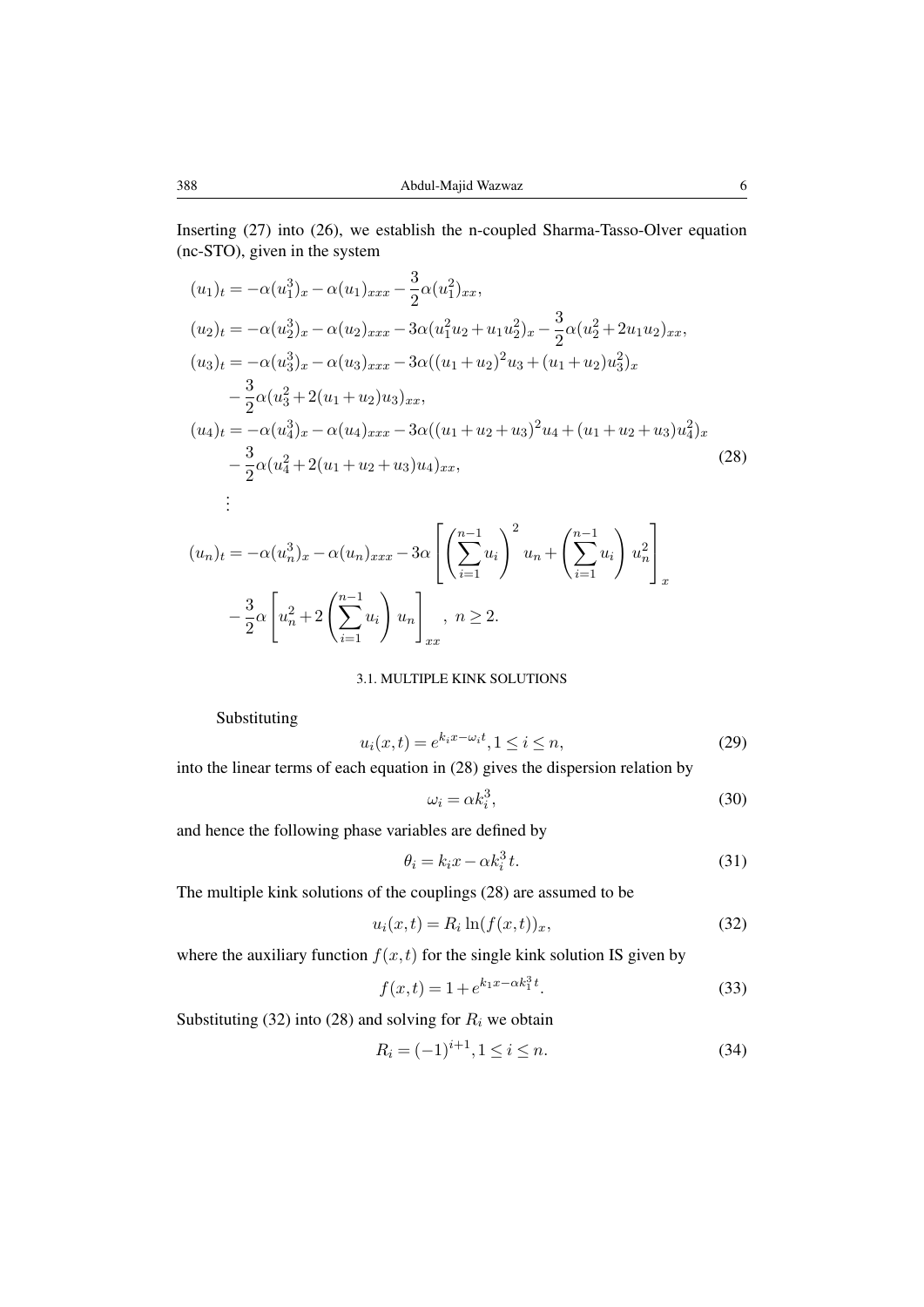Combining the obtained results gives the following set of single soliton solutions

$$
u_i(x,t) = (-1)^{i+1} \frac{k_1 e^{k_1 x - \alpha k_1^3 t}}{1 + e^{k_1 x - \alpha k_1^3 t}}, 1 \le i \le n,
$$
\n(35)

In other words we obtain kink solutions for  $i$  odd, and anti-kink solutions with the same amplitude for *i* even.

For the two kink solutions we set the auxiliary function by

$$
f(x,t) = 1 + e^{k_1 x - \alpha k_1^3 t} + e^{k_2 x - \alpha k_2^3 t}.
$$
 (36)

Substituting (36) into (32) we obtain a set of two kink solutions and another set of two anti-kink solutions with the same amplitude, given by

$$
u_i(x,t) = (-1)^{i+1} \frac{\left(k_1 e^{k_1 x - \alpha k_1^3 t} + k_2 e^{k_2 x - \alpha k_2^3 t}\right)}{1 + e^{k_1 x - \alpha k_1^3 t} + e^{k_2 x - \alpha k_2^3 t}}, 1 \le i \le n.
$$
 (37)

For the three kink solutions, we set

$$
f(x,t) = 1 + e^{k_1 x - \alpha k_1^3 t} + e^{k_2 x - \alpha k_2^3 t} + e^{k_3 x - \alpha k_3^3 t}.
$$
 (38)

Proceeding as before, we find the following sets of three kink solutions and three anti-kink solutions, with the same amplitude, given by

$$
u_i(x,t) = (-1)^{i+1} \frac{\left(k_1 e^{k_1 x - \alpha k_1^3 t} + k_2 e^{k_2 x - \alpha k_2^3 t} + k_3 e^{k_3 x - \alpha k_3^3 t}\right)}{1 + e^{k_1 x - \alpha k_1^3 t} + e^{k_2 x - \alpha k_2^3 t} + e^{k_3 x - \alpha k_3^3 t}}, 1 \le i \le n. \tag{39}
$$

Generally, we can set the following generalized kink and anti-kink solutions, for  $i \geq 1$ ,

$$
u_i(x,t) = (-1)^{i+1} \frac{\sum_{r=1}^i k_r e^{k_r x - \alpha k_r^3 t}}{1 + \sum_{r=1}^i e^{k_r x - \alpha k_r^3 t}}, 1 \le i \le n.
$$
 (40)

#### 4. DISCUSSION

In this work, we constructed nonlinear integrable couplings for the viscous Burgers equation and for the Sharma-Tasso-Olver equation. The algebra of coupled scalars developed in [1] was mainly employed to achieve the goal of couplings. We derived multiple kink and multiple anti-kink solutions for the couplings of the BE and the STO equations. We showed that each equation of the two couplings possesses the same properties as the BE equation or the STO equation: the same phase variable, the same phase shift, and the same amplitude. However, the only difference is that some equations give kink solutions whereas others give anti-kink solutions. The proposed scheme is reliable and will be used for constructing other couplings of other integrable equation.